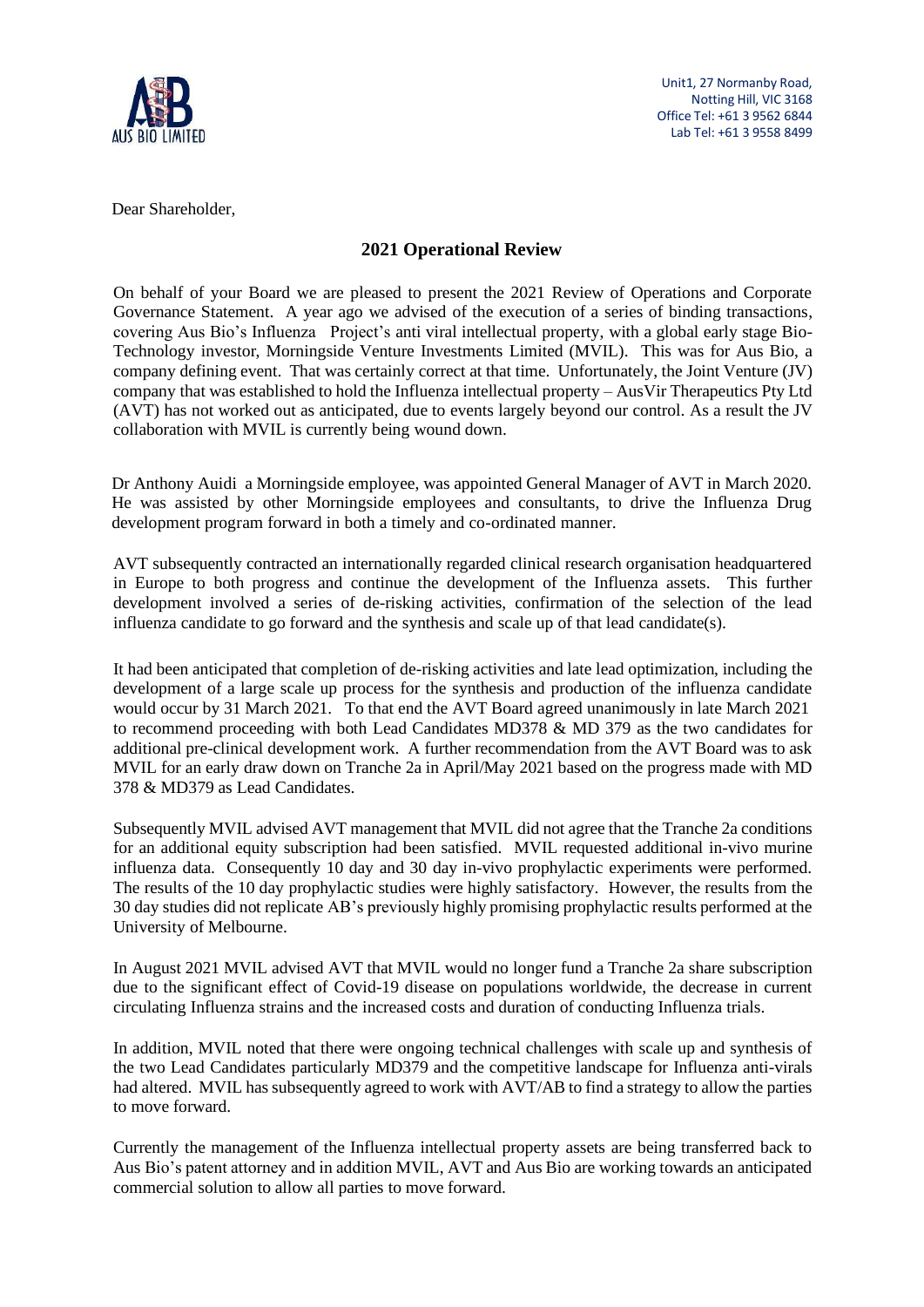### **1. Project MD990-Respiratory Anti-inflammatory**

The Covid -19 Pandemic has resulted, for the moment, in the collapse of the influenza anti- viral market (approx..US \$800 million in 2018),secondary to the near complete absence of circulating influenza strains.

Fortunately we have continued to receive encouraging results from Aus Bio's Respiratory Project which aims to develop an additional and novel therapeutic to manage Chronic Obstructive Pulmonary Disease where the estimated market size (Research and Markets Dublin Aug 2021 ) is already US \$12 billion. The respiratory project relates specifically to the therapeutic use of Aus Bio's in- house developed MD 990 compounds which target certain respiratory disease states including chronic obstructive pulmonary disease (COPD). COPD is a major cause of chronic morbidity and mortality throughout the world. At present, it is the fourth leading cause of death worldwide. Nicotine smoking is the most common cause of COPD. Clinically, COPD is characterised by limitation of airflow, airways obstruction which is not fully reversible and lung fibrosis.

Over the past four years or so Aus Bio has contracted two Australian based Universities which have peer reviewed animal models of nicotine smoke induced COPD. Six experiments have now been completed over this time frame. The results from each have been encouraging especially the results from the sixth COPD Murine Smoking Experiment where dose dependent results from the Lead Candidate MD990-3 have been received. In addition two other disease states were targeted during the year – a Murine Model of Idiopathic Pulmonary Fibrosis has been completed and the results received to date are promising. Likewise an Acute Allergic Disease Model of Asthma is well under way and the results anticipated within the next three months.

*"We still have to perform the histology in the chronic AAD model, but think there is enough evidence from the COPD and BLM models that MD990-3 is able to consistently induce anti-inflammatory and anti-fibrotic effects irrespective of disease aetiology***. Lead Investigator Monash University – 3 rd October 2021.** 

### **Financial Snapshot:**

Aus Bio's operating loss for the year ending 30 June 2021 was \$1,314,404 (2020 Profit \$469,974) and net operating cash outflow was \$58,934 (2020 \$31,945).

As at 30 June 2021 Aus Bio had net assets of \$ 383,901 (2020 \$1,671,905). Available cash and cash equivalents at 30 June was \$1,034,471 (2020 \$1,093,405). AusBio has accumulated losses of \$21,805,407 (2020 \$20,491,000).

Aus Bio's anticipated cash at 31 December 2021 is ~\$ 400,000. This includes the anticipated receipt of a successful R&D Tax Incentive application of \$280,000. As noted in last year's Operational Review an equity raising will now be necessary in 2021/22 to ensure adequate funding for the company going forward and in particular the Respiratory Project.

## **Mr Peter Tasman Bartels AO**

Mr Peter Bartels AO resigned from the Board on 30 June 2021. Mr Bartels has given exemplary service to the company and to shareholders over a period of 16 years including 8 years as Chairman. His vast business experience has been invaluable to Aus Bio. All at Aus Bio are grateful to Mr Bartels and wish him well in his retirement.